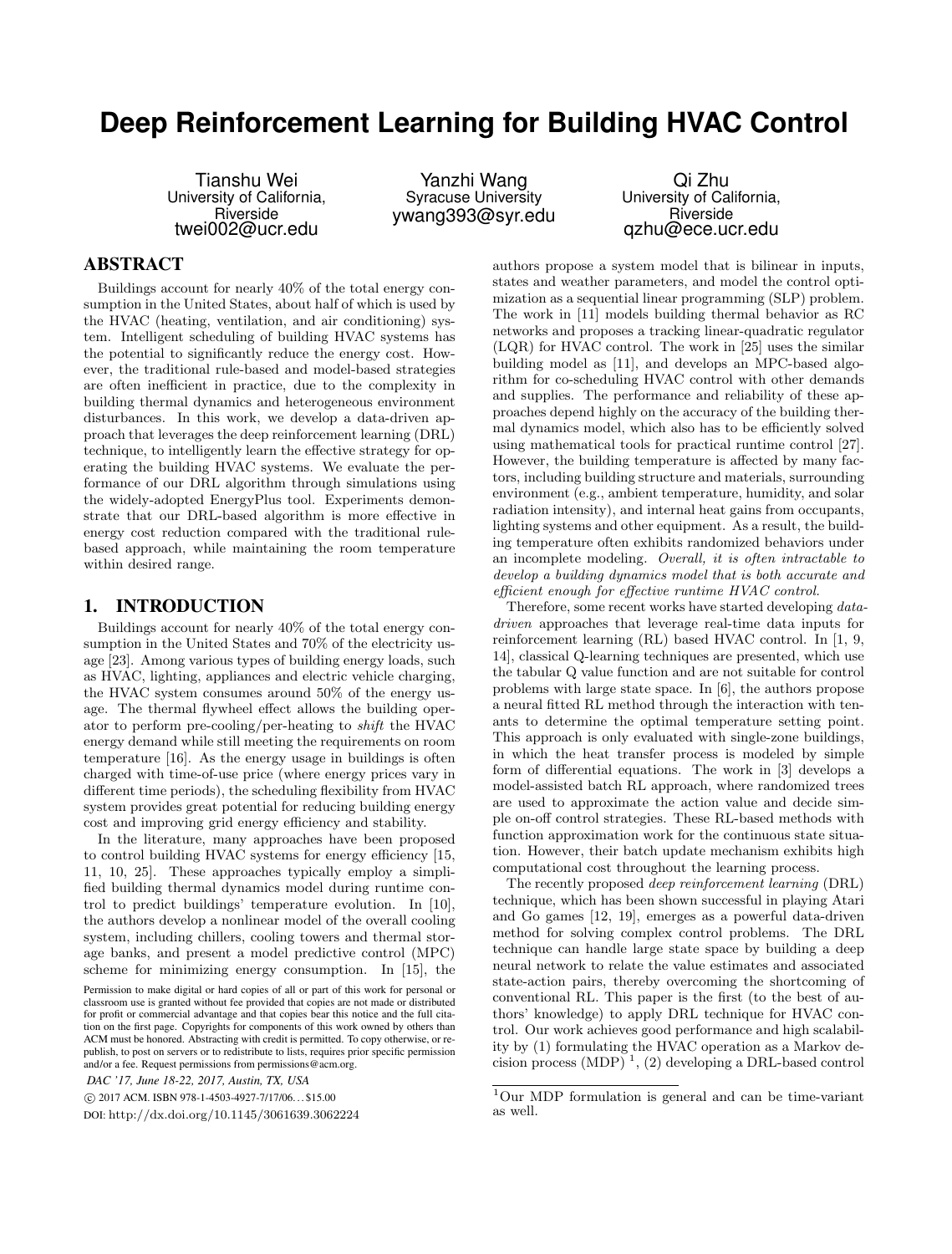

Figure 1: Our deep reinforcement learning (DRL) based framework for HVAC control and evaluation. The details of building state transition are defined in Section 2. The details of DRL learning and control process are presented in Section 3.

framework and an efficient heuristic variant, and (3) facilitating algorithm training and evaluation with a co-simulation framework. Figure 1 illustrates our DRL-based framework for HVAC control and evaluation. During building operation, it learns an effective control policy based on sensing data input, without relying on any thermal dynamics model. For offline training and validation of the algorithm, we leverage detailed building dynamics model built in the widely-adopted EnergyPlus simulation tool [4]. Simulation results demonstrate that the proposed framework is able to significantly reduce the energy cost while meeting the room temperature requirements. It should be noted that while the detailed EnergyPlus models are highly accurate and suitable for offline training and validation, their high complexity makes them unsuitable for real-time control.

In summary, the main contributions of our paper include:

- We formulate HVAC control operations as a Markov decision process, with definitions of system state, control action and reward function. These are the key concepts in our data-driven HVAC control approach using DRL.
- We develop a DRL based algorithm for minimizing the building energy cost while maintaining comfortable temperature for building tenants. For higher scalability, we further propose a heuristic variant for efficient control for complex multiple-zone systems.
- We develop a co-simulation framework based on EnergyPlus for offline training and validation of our DRLbased algorithms, with real-world weather and time-ofuse pricing data. Our experiment results demonstrate that the proposed DRL-based algorithms can achieve up to 20%−70% energy cost reduction when compared with a rule-based baseline control strategy.

The remainder of the paper is organized as follows. Section 2 presents our MDP formulation for the HVAC control operation. Section 3 presents our DRL-based HVAC control algorithms. Section 4 shows the experimental results and Section 5 concludes the paper.

# 2. MDP FORMULATION FOR DRL-BASED BUILDING HVAC CONTROL

The building HVAC system is operated to maintain a desired temperature within each zone, based on current temperature and outside environment disturbances. The zone temperature at next time step is only determined by the current system state and environment disturbances, and the conditioned air input from the HVAC system. It is independent from the previous states of the building. Therefore, the HVAC control operation can be treated as a Markov decision process. Next, we formulate the key concepts in this process to facilitate our DRL-based HVAC control algorithm.

Control actions: We consider a building that has  $z$  temperature zones and is equipped with a VAV (variable air flow volume) HVAC system. The VAV terminal box at each zone provides conditioned air (typically at a constant temperature) with an air flow rate that can be chosen from multiple discrete levels, denoted as  $F = \{f^1, f^2, ..., f^m\}$ . Therefore, the entire action space  $A = \{A^1, A^2, ..., A^n\}$  of the building HVAC control includes all possible combinations of air flow rate for every zone, i.e.,  $n = m^z$ . Clearly, the dimension of action space will increase rapidly with larger number of zones and air flow rate levels, which will then greatly increase the training time and degrade the control performance. In Section 3.3, we introduce a multi-level control heuristic for multiple zones to combat this challenge.

System states: The optimal control action is determined based on the observation of the current system state. In this work, we consider current (physical) time, zone temperature and environment disturbances (i.e. ambient temperature and solar irradiance intensity) to determine the optimal control action. In particular, incorporating current time information in the state enables the DRL algorithm to adapt to time related activities, such as time-varying temperature requirements, electricity price, occupant activities and equipment operation in the building. For environment disturbances, instead of just using current ambient tempera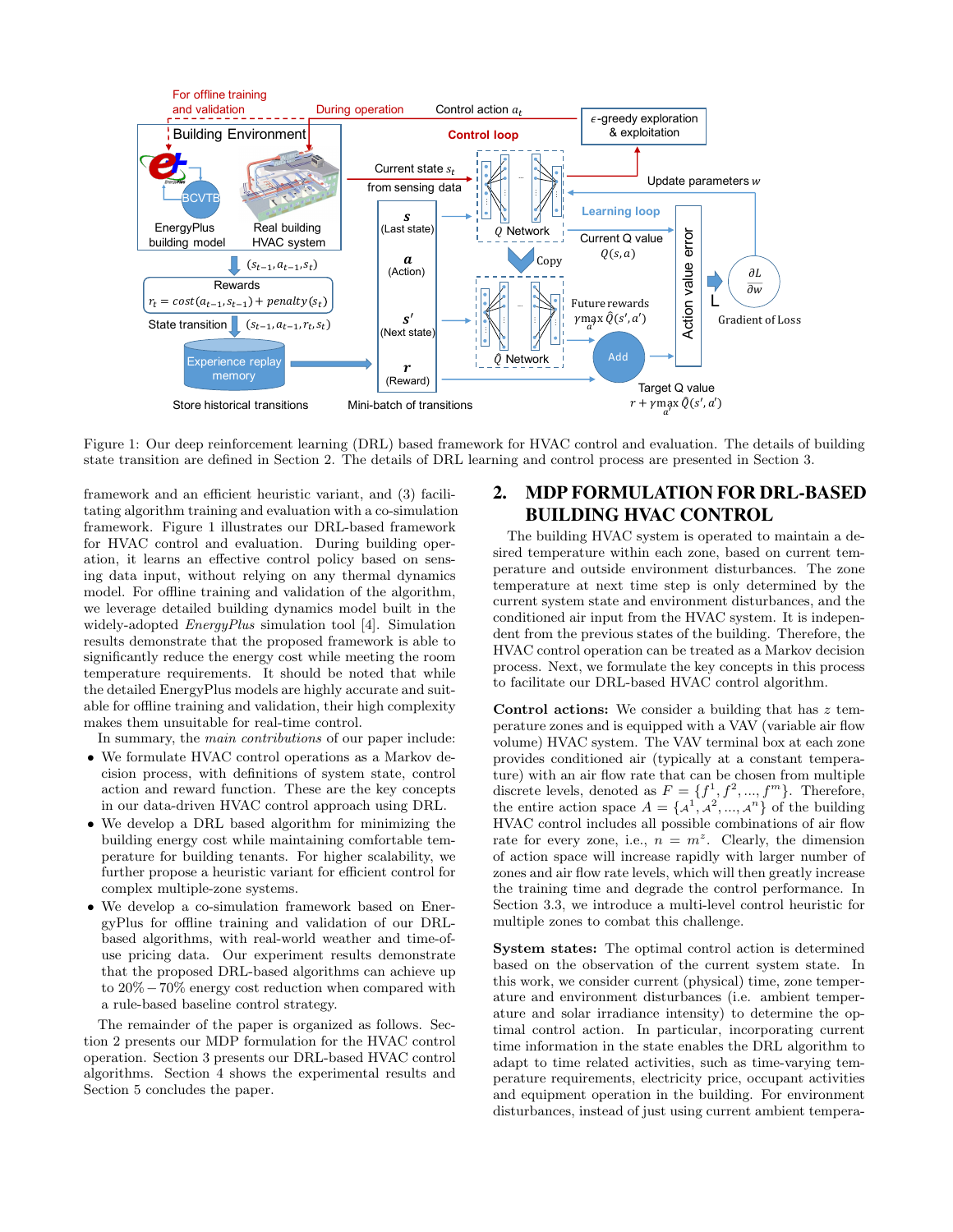ture and solar irradiance, we also take into account of multistep forecast of weather data. This is important because the weather pattern can vary significantly. Considering a short sequence of weather forecast data enables our DRL algorithm to capture the trend of the environment, perform proactive control and adapt to time-variant systems.

Rewards function: The goal of the DRL algorithm is to minimize the total energy cost while maintaining the temperature of each zone within a desired range, by taking a sequence of actions  $\{a_1, a_2, \ldots, a_t\}$ , where  $a_t \in A$ . After taking an action  $a_{t-1}$  at state  $s_{t-1}$ , the building will evolve into a new state  $s_t$  and the DRL algorithm will receive an immediate reward  $r_t$ , as calculated below in Equation (1).

$$
r_{t} = -\cos t(a_{t-1}, s_{t-1}) - \lambda \sum_{i=1}^{z} ([T_{t}^{i} - \overline{T}_{t}^{i}]_{+} + [\underline{T}_{t}^{i} - T_{t}^{i}]_{+}) (1)
$$

which includes the energy cost of the last control action  $a_{t-1}$ and the total penalty of temperature violation. We use negative rewards as our DRL algorithm will maximize the total reward. It should be noted that the goal of minimizing energy cost contradicts the goal of maintaining desired temperature, and the reward function tries to balance the two.

During the operation of HVAC systems, we want to maximize the accumulative reward  $R = \sum_{i=1}^{\infty} \gamma^{i-1} r_{t+i}$ , where  $\gamma \in [0, 1]$  is a *decay factor* that controls the window length when maximizing the reward. We use  $Q^*(s_t, a_t)$ , i.e., the optimal value, to represent the maximum accumulative reward we can obtain by taking action  $a_t$  in state  $s_t$ .  $Q^*(s_t, a_t)$  can be calculated by Bellman Equation (2) in a recursive fashion.

$$
Q^*(s_t, a_t) := E[r_{t+1} + \gamma \max_{a_{t+1}} Q^*(s_{t+1}, a_{t+1}) | s_t, a_t]
$$
 (2)

The state transition in buildings is stochastic, because the zone temperature is affected by various disturbances, which cannot be accurately measured. In this work, we update the value estimates by following the Q-learning [24] method, as shown in Equation (3).

$$
Q_{t+1}(s_t, a_t) := Q_t(s_t, a_t)
$$
  
+  $\eta(r_{t+1} + \gamma \max_{a_{t+1}} Q_t(s_{t+1}, a_{t+1}) - Q_t(s_t, a_t))$  (3)

where  $\eta \in (0,1]$  represents the learning rate of value estimates during the training process. Equation (3) should converge to the optimal value  $Q^*(s_t, a_t)$  over time under the MDP environment.

Building control sequence: Our DRL algorithm interacts with the building environment during operation, or with the EnergyPlus model via the BCVTB (a Ptolemy II platform that enables co-simulation across different models [26]) interface during offline training and validation.

As shown in Figure 2, we use a separate control step  $\Delta t_c = k \Delta t_s$  to represent the control frequency of DRL algorithm. Every  $\Delta t_c$  time, as shown in Equation (4), the DRL algorithm will observe the building state and update the control action. Between two control time steps, the control action used to operate the HVAC system remains the same as the last updated action. While in Equation (5), the building receives the control signal and enters its next state every  $\Delta t_s$  time, which represents the building simulation or sensor sampling frequency.

$$
a_t = f_{DRL}(s_{t-\Delta t_s})\tag{4}
$$

$$
s_t = f_{ENV}(s_{t-\Delta t_s}, a_{t-\Delta t_s})
$$
\n<sup>(5)</sup>



Figure 2: Building control sequence with DRL algorithm

# 3. DRL-BASED HVAC CONTROL

## 3.1 Value Function Approximation

The combination of possible values of each feature in the state vector forms a very large state space. In practice, it is more efficient to use generalization methods, such as randomized trees [5], kernel-based method [17] and neural networks [18] to approximate the Q-value. In this work, we use the artificial neural network to approximate the Qvalue calculated by Equation (3). As shown in Figure 3, we adopt a similar neural network structure as in [12]. With this structure, the Q-value estimates for all control actions can be calculated by performing one forward pass (inference) in the neural network. This can greatly improve the efficiency when selecting actions with the  $\epsilon$ -greedy policy. The input features of the network are the environment state that is defined in Section 2. The rectified linear unit (ReLU) is used as the activation function for hidden layers, and the linear layer is used for inferring action value at the output.



Figure 3: Structure of the neural network utilized in our DRL framework

We use the mean squared error between the target Qvalue and the inferred output of neural network as loss function  $(6)$ , where *n* denotes the number of possible control actions. Parameters (weights) in the neural network are updated by the mini-batch gradient descent method  $w :=$  $w - \alpha \Delta w$  [2], where  $\alpha$  is the learning rate and  $\Delta w = \frac{\partial L}{\partial w}$ .

$$
L = \frac{1}{2n} \sum_{i=1}^{n} [Q^*(s_t, a_t^i) - Q(s_t, a_t^i)]^2
$$
 (6)

Being consistent with the Q-learning update process (3), the target value  $Q^*(s_t, a_t^i)$  in the neural network can be estimated by Equation (7) when using gradient descent, where Q values are approximated by the neural network.

$$
Q^*(s_t, a_t) = r_{t+1} + \gamma \max_{a_{t+1}} Q(s_{t+1}, a_{t+1})
$$
(7)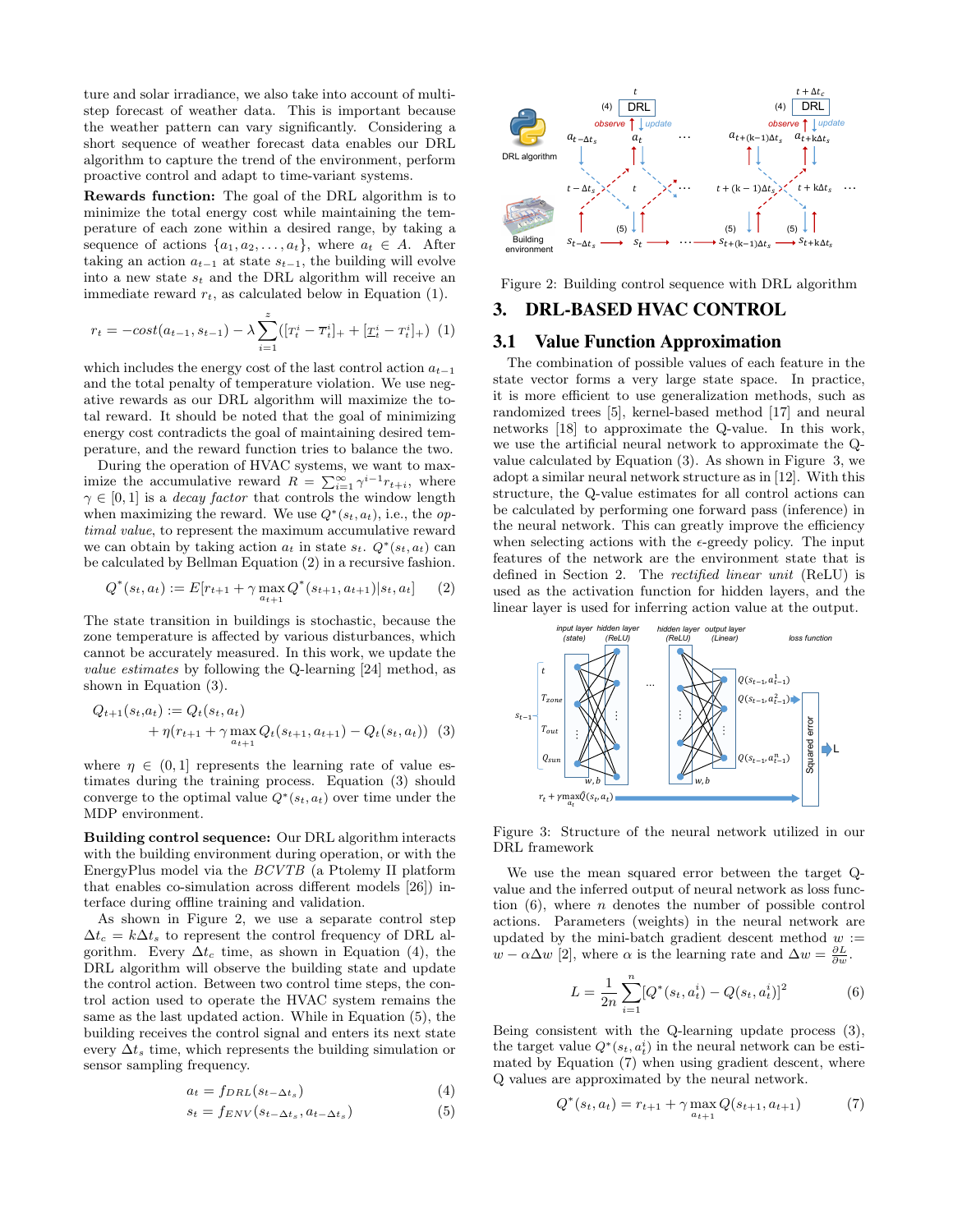Training data pre-processing: The input state vector  $s_t$ consists of various types of features in the building. The range of value for each feature can vary significantly. To facilitate the learning process, we scale the feature values to a similar range before feeding the input state to the neural network. In this work, we scale the input state vector to the range  $[0, 1]$  as shown in  $(8)$ , where x represents a feature in the input state. The minimum and maximum values for each feature can be estimated from historical observations.

$$
x' = \frac{x - \min(x)}{\max(x) - \min(x)}\tag{8}
$$

For output units, the linear layer is used to infer Q-value estimates from hidden units. However, if we directly use reward function (1) to calculate the target Q-value as shown in (7), it may result in a large variance in the target value. During backward propagation, the corresponding bias factor in the last linear layer may dominate the derivative of the loss function, which will prevent weights in earlier layers from learning the optimal value. In order to overcome this limitation, we calculate the target value by first shrinking the original immediate reward with a factor  $\rho$  and then clipping it if the target is smaller than  $-1$ , as shown in Equation (9).

$$
target\_val(s_{t-1}, a_{t-1}) = \max[\frac{r_t}{\rho} + \gamma \max_{a_t} Q(s_t, a_t), -1] \tag{9}
$$

In this way, we squash the original target value with a large variance to the range  $[-1, 0]$ . The underlying principle is that while it does not help to know which control actions are worse, we focus on which control actions are better.

Training of the neural network: As shown in Figure 1, the one-step state transition process is represented by a tuple  $(s_{t-1}, a_{t-1}, r_t, s_t)$ , which includes previous state, previous action, immediate reward and current state. The target vector of the neural network can be calculated by Equation (10), where the target value associated with  $a_{t-1}$ , i.e.,  $target\_val(s_{t-1}, a_{t-1})$ , is calculated by Equation (9). For other control actions, the target value is set to the current value estimate of that action.

$$
target(s_{t-1}) = \begin{cases} target\_val(s_{t-1}, a) & \text{if } a = a_{t-1} \\ Q(s_{t-1}, a) & \text{otherwise} \end{cases}
$$
(10)

Next, the target vector is compared with current inference output of the neural network to calculate the approximation error. Then, we use the RMSprop [8] method to update parameters in the neural network.

#### 3.2 DRL Algorithm Design

Our DRL-based HVAC control algorithm is presented in Algorithm 1. The outer loop controls the number of training episodes, while the inner loop performs HVAC control at each simulation time step within one training episode.

Initial setup: During the learning process, the recent transition tuples  $(s_{t-1}, a_{t-1}, r_t, s_t)$  are stored in the memory  $M$ , from which a mini-batch of samples will be generated for neural network training. At the beginning, we first initialize memory  $M$  as an empty set. Then, we initialize weights  $w$ in the neural network similar as in [7]. As shown in Equation (7), updating neural network weights requires the target value, which also depends on weights in the neural network. To break this dependency loop between target value and weights w, in line 3, a separate neural network  $\hat{Q}$  is created for calculating the target value similar as in [12]. This network  $\hat{Q}$  will be periodically updated by copying parameters from the network Q during the learning process. In line 4, the variable a stores the control action in the last step, and  $s_{pre}$  and  $s_{cur}$  represent the building state in the previous and current control time steps, respectively.

| <b>Algorithm 1 DRL-based HVAC Control Algorithm</b>                                                                                                                                                                                |  |  |  |
|------------------------------------------------------------------------------------------------------------------------------------------------------------------------------------------------------------------------------------|--|--|--|
| 1: Initialize memory $M =  $ empty set                                                                                                                                                                                             |  |  |  |
| 2. Initialize neural network $Q$ with parameters $w$                                                                                                                                                                               |  |  |  |
| 3: Copy neural network Q and store as $Q(\cdot \hat{w})$                                                                                                                                                                           |  |  |  |
| 4: Initialize control action a, state $s_{pre}$ and $s_{cur}$                                                                                                                                                                      |  |  |  |
| 5: for $m := 1$ to N do                                                                                                                                                                                                            |  |  |  |
| 6:<br>Reset building environment to initial state                                                                                                                                                                                  |  |  |  |
| 7:<br>for $t_s := 0$ to L do                                                                                                                                                                                                       |  |  |  |
| if $t_s \mod k == 0$ then<br>8:                                                                                                                                                                                                    |  |  |  |
| 9:<br>$s_{cur} \leftarrow current\ observation$                                                                                                                                                                                    |  |  |  |
| $r = reward(s_{pre}, a, s_{cur})$<br>10:                                                                                                                                                                                           |  |  |  |
| $M \leftarrow (s_{pre}, a, r, s_{cur})$<br>11:                                                                                                                                                                                     |  |  |  |
| Draw mini-batch $(s, a, r, s') \leftarrow M$<br>12:                                                                                                                                                                                |  |  |  |
| Target vectors $v \leftarrow target(s)$<br>13:                                                                                                                                                                                     |  |  |  |
| Train $Q(\cdot w)$ with s, v<br>14:                                                                                                                                                                                                |  |  |  |
| Every $d\Delta t_c$ steps, $\hat{Q}(\cdot \hat{w}) \leftarrow Q(\cdot w)$<br>15:                                                                                                                                                   |  |  |  |
| $\epsilon = \max(\epsilon - \Delta \epsilon, \epsilon_{min})$<br>16:                                                                                                                                                               |  |  |  |
|                                                                                                                                                                                                                                    |  |  |  |
| $a = \left\{ \begin{array}{ll} \scriptstyle \mathcal{A}^i \in A \mid i = \mathit{random}(n) & \text{probability } \epsilon \\ \scriptstyle argmax_{\tilde{a}} Q(s_{cur}, \tilde{a}) & \text{otherwise} \end{array} \right.$<br>17: |  |  |  |
| 18:<br>$s_{\textit{pre}} \leftarrow s_{\textit{cur}}$                                                                                                                                                                              |  |  |  |
| end if<br>19:                                                                                                                                                                                                                      |  |  |  |
| <b>20:</b><br>Execute action $a$ in building environment                                                                                                                                                                           |  |  |  |
| end for<br>21:                                                                                                                                                                                                                     |  |  |  |
| $22:$ end for                                                                                                                                                                                                                      |  |  |  |

Learning process: Within each training episode, line 8 determines whether the current time step  $t_s$  is a control time step. As discussed in Section 2, the control step  $\Delta t_c$ is k times of the simulation step  $\Delta t_s$ . If  $t_s$  is a control time step, the algorithm will perform training and determine the new control action (line 9 to 18). Otherwise, the building will maintain the current control action.

During the learning process, in line 9 we first observe the state at current control time step. Then, the immediate reward is calculated by Equation (1). Next, in line 11 the state transition tuple is stored in memory. Then, a mini-batch of transition tuples are drawn randomly from the memory. Lines 13 to 14 follow Equation (10) to calculate the target vector and update weights in neural network Q by using the RMSprop Back-propagation method [8]. In line 15, the network  $\hat{Q}$  will be updated with current weights in network  $Q$ in every d control time steps. Then, this  $\hat{Q}$  network is used for inferring the target value for the next d control steps.

Next, from line 16 to 18 the network  $Q$  is utilized to determine the next control action. The  $\epsilon$ -greedy policy is used to select the optimal control action based on the output of Q. The algorithm has a probability  $\epsilon$  to explore the action space by randomly selecting an available action; otherwise, it will choose the action with the maximum value estimate. After each training process, in line 16 the exploration rate  $\epsilon$ will gradually decrease until reaching at a lower bound  $\epsilon_{min}$ . In this way, the DRL algorithm is more likely to try different control actions at the beginning. As the training process proceeds, the DRL algorithm will have a higher chance to follow the learned policy. Finally, in line 18 the current state is assigned to spre to prepare for the next training process.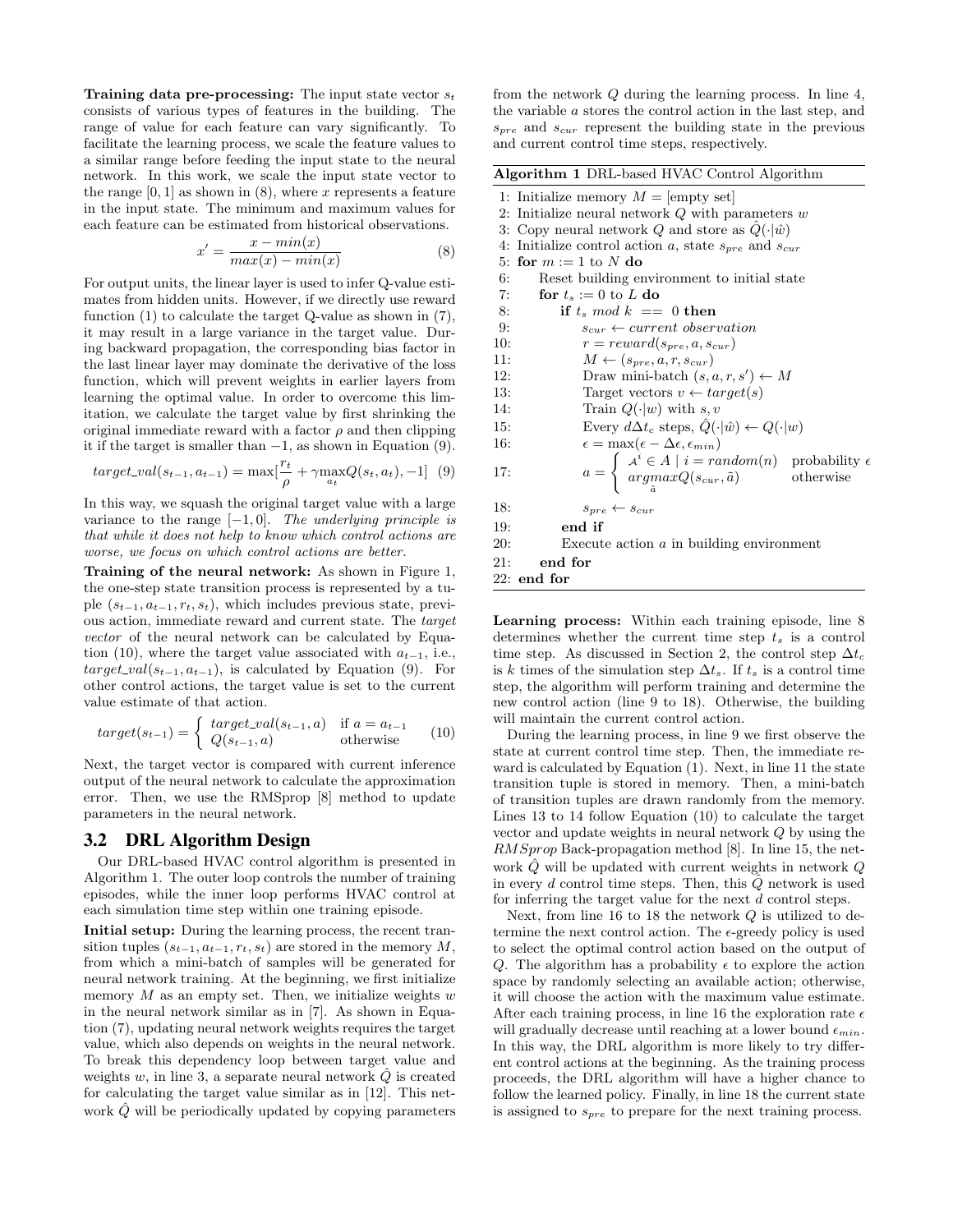## 3.3 Heuristic Adaption for Multiple Zones

We present a heuristic mechanism that adapts our DRL algorithm for multi-zone HVAC control. As discussed in Section 2, the action space has a cardinality of  $m^2$ , which increases exponentially with the number of zones in the building. Training a neural network with such a large number of outputs is inefficient or even infeasible in practice.

In our heuristic, instead of using a single neural network to approximate the Q-values of all control actions in the building, we separately train a neural network for each zone using Algorithm 1. Each neural network is responsible for approximating the Q-value in one zone. At each time step, all networks will receive the state of buildings, and then determine the control action for each zone separately. After executing the control action, the temperature violation penalty for each zone is calculated similarly as Equation (1). The electricity cost in each zone is calculated by Equation (11), which is proportional to the air flow demand in each zone based on the total cost.

$$
cost_i = cost \cdot \frac{u_i}{\sum_i u_i} \tag{11}
$$

where *cost* denotes the total electricity cost in the building and  $u_i$  represents the air flow rate in each zone. Although the total electricity cost is not exactly a linear function of the air flow rate, we can still heuristically estimate the amount of cost contributed by each zone by following Equation (11).

# 4. EXPERIMENTAL RESULTS

#### 4.1 Experiment Setup

We demonstrate the effectiveness of our DRL-based algorithms through simulations in EnergyPlus. We train the DRL algorithms on weather profiles of summer days in two areas, obtained from the National Solar Radiation Data Base [13]. The weather data from Area 1 (Riverside) has intensive solar radiation and large variance in temperature, while Area 2 (Los Angeles) has a milder weather profile. We use the practical time-of-use price from the Southern California Edison [20] to calculate buildings' electricity cost. The desired temperature range is between 19◦C and 24◦C based on the ASHRAE standard [21]. There are 4 hidden layers in the neural network. The network layout and other parameters in our DRL algorithms are listed in Table 1. We train our DRL algorithm using 100 episodes (months) of data. In practice, the training process can be facilitated by building accurate EnergyPlus models.

Table 1: Parameter settings in DRL Algorithms

| $\Delta t_s$      | $1 \, min$    | $\Delta t_c$      | $15 \; min$   |
|-------------------|---------------|-------------------|---------------|
| k.                | 15            |                   | $48 * 5$      |
| mini-batch        | 48            | memory size       | $48 * 31$     |
|                   | 0.99          | $\alpha$          | 0.003         |
|                   | 1000          |                   | 100           |
| $\epsilon_{min}$  | 0.1           | N                 | 100           |
|                   | $19^{\circ}C$ | T                 | $24^{\circ}C$ |
| number of neurons |               | 50, 100, 200, 400 |               |

We evaluate the performance of our DRL algorithms by comparing them with a rule-based HVAC control strategy (similarly as the one in [22]) and the conventional RL method. In the rule-based approach, the HVAC system is operated by an on-off control strategy such that if the zone temperature

exceeds the cooling setpoint (i.e.  $24\degree C$  in our experiment), the room will be cooled at the maximum air flow rate. If the temperature drops below certain threshold  $^2$ , the air flow in the zone will be turned off. In our experiment, for both baseline approaches and DRL algorithms, the conditioned air temperature from the HVAC system is set to  $10^{\circ}$ C.

## 4.2 Experiment Results

A. Effectiveness of DRL control algorithms in meeting temperature requirements: We evaluate the performance of our DRL algorithms with three buildings modeled in EnergyPlus, which have 1 zone, 4 zones and 5 zones, respectively. The HVAC system can provide multi-level air flow rate for each zone. In this work, we test our DRL algorithms with two-level (i.e. on-off control) and five-level air flow control, where each level is evenly distributed between the minimum and maximum air flow rate of the HVAC system. Figure 4 shows the zone temperature in the 1-zone and 4-zone building in August, where our regular DRL algorithm in Algorithm 1 performs on-off control to operate the HVAC system. We can see that after training the DRL algorithm is quite effective in maintaining the zone temperature within the desired range.



Figure 4: Effectiveness of our regular DRL algorithm in maintaining comfort temperature

Figure 5 shows the average Q value of our regular DRL algorithm throughout the learning process. At the beginning, the Q value is very small due to the large penalty caused by frequent temperature violations. The Q value will gradually increase as the DRL algorithm learns the effective strategy to maintain the zone temperature within the desired range. Eventually, the Q value will stabilize when the DRL algorithm learns the policy to avoid temperature violation and minimize the electricity cost.



<sup>&</sup>lt;sup>2</sup>We find out that setting it to  $20\degree C$  helps the rule-based approach minimize temperature violation rate.